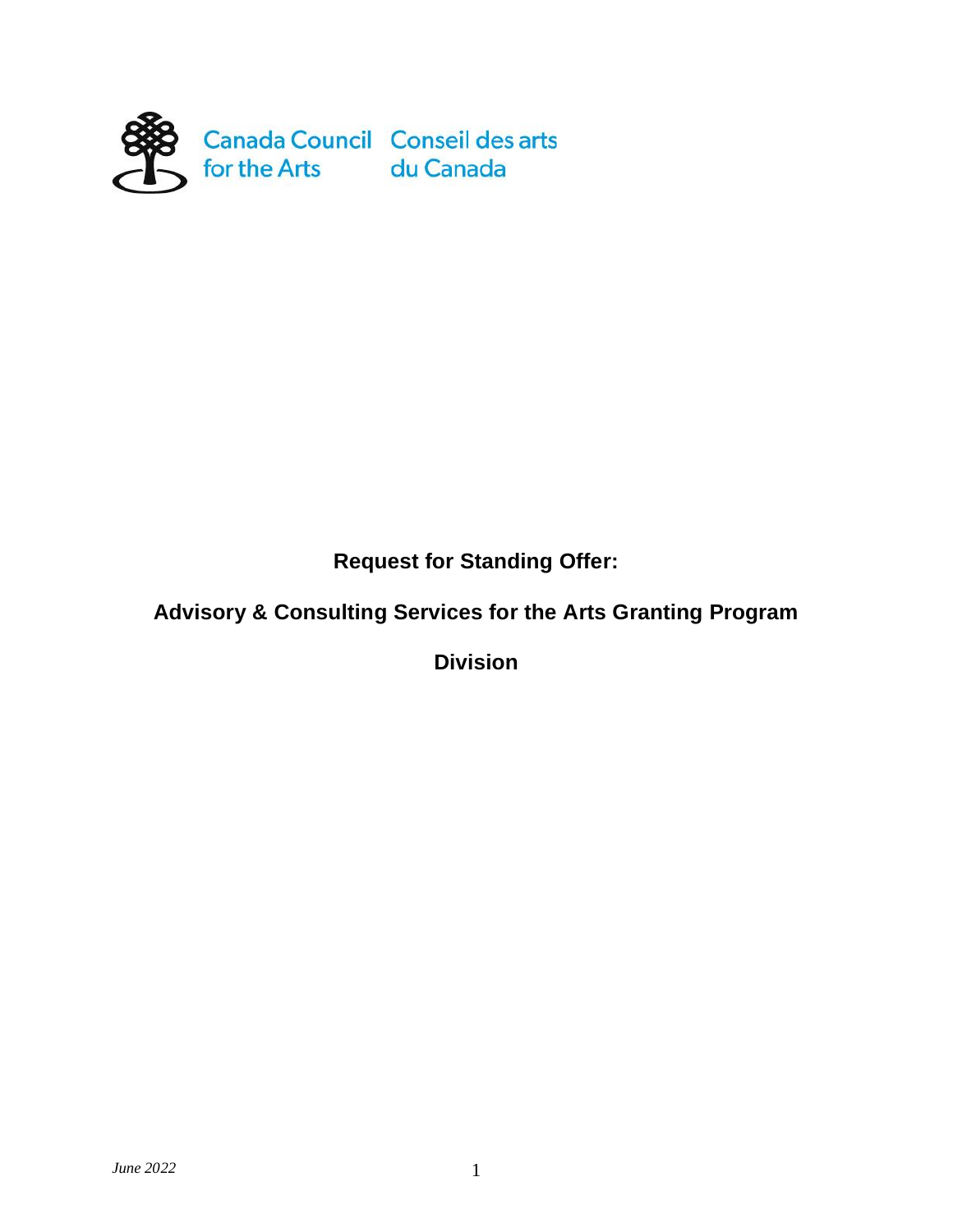# **INDEX**

| A. REQUEST FOR STANDING OFFER: ADVISORY & CONSULTING SERVICES |  |
|---------------------------------------------------------------|--|
|                                                               |  |
|                                                               |  |
|                                                               |  |
|                                                               |  |
|                                                               |  |
|                                                               |  |
|                                                               |  |
|                                                               |  |
|                                                               |  |
|                                                               |  |
|                                                               |  |
|                                                               |  |
|                                                               |  |
|                                                               |  |
| C. REQUIREMENTS FOR PROFESSIONAL ADVISORY AND CONSULTING      |  |
|                                                               |  |
|                                                               |  |
|                                                               |  |
|                                                               |  |
|                                                               |  |
|                                                               |  |
|                                                               |  |
|                                                               |  |
|                                                               |  |
|                                                               |  |
|                                                               |  |
|                                                               |  |
|                                                               |  |
|                                                               |  |
|                                                               |  |
|                                                               |  |
|                                                               |  |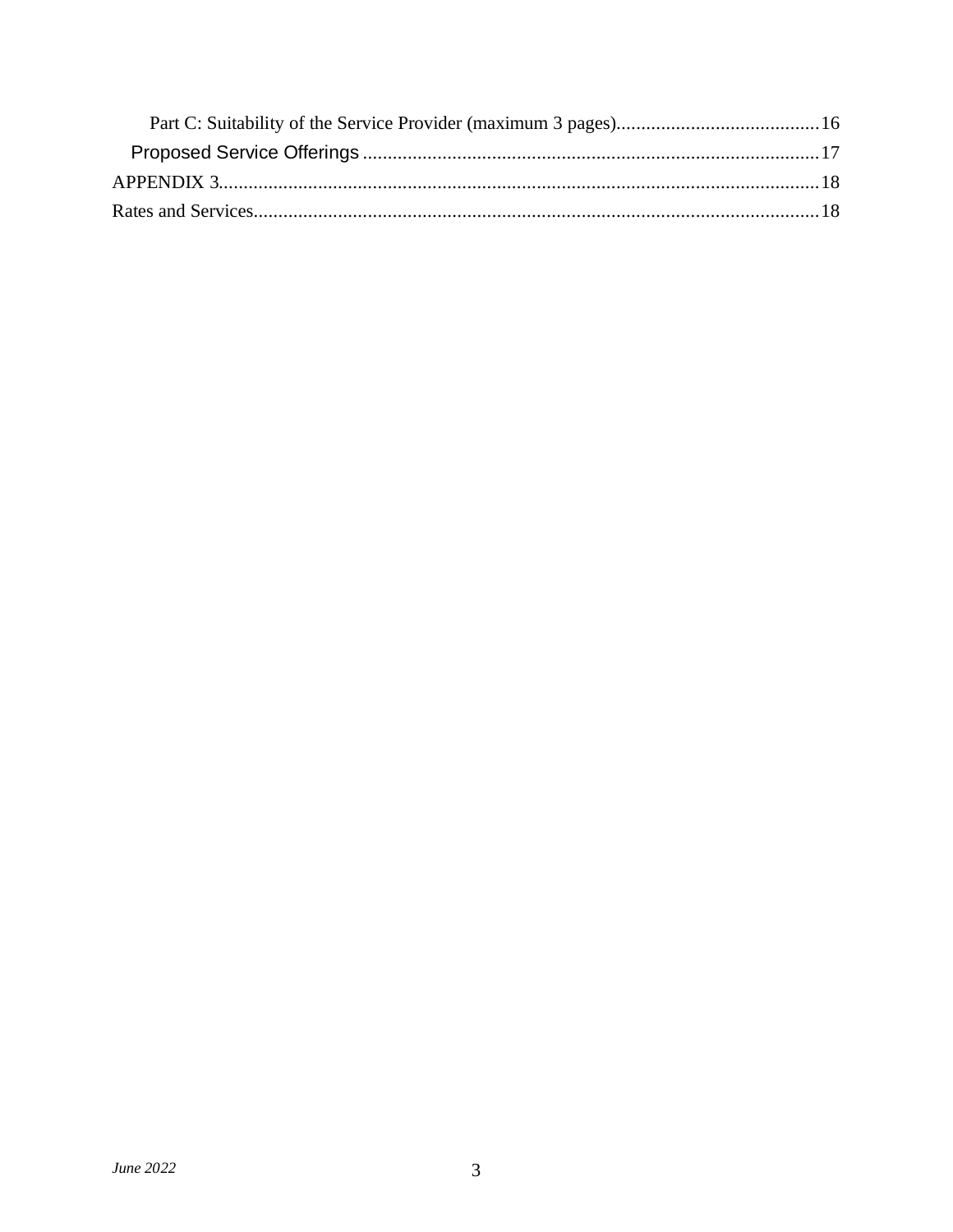### <span id="page-3-0"></span>**A. REQUEST FOR STANDING OFFER: ADVISORY & CONSULTING SERVICES FOR THE ARTS GRANTING PROGRAM DIVISION**

#### <span id="page-3-1"></span>**General Provisions**

The purpose of this Standing Offer (SO) is to add Canadian suppliers to the existing list the Canada Council can call upon for **advisory & consulting services** for various projects within the Arts Granting Programs Division.

A Standing Offer Agreement is an arrangement to provide goods and services at prearranged prices with set terms and conditions, for specific periods of time on an "as requested" basis. A Standing Offer is not a Contract and an Order against a Standing Offer is a "Call-up". Each Call-up is a separate Contract between the Council and the prequalified supplier.

Public corporations, small businesses and independent professionals (freelancers), offering the above-mentioned services may apply for inclusion on this list.

#### <span id="page-3-2"></span>**About the Canada Council for the Arts**

The [Canada Council for the Arts](https://canadacouncil.ca/) contributes to the vibrancy of a creative and diverse arts and literary scene and supports its presence across Canada and around the world. The Council is Canada's public arts funder.

Its grants, services, initiatives, prizes, and payments support Canadian artists, authors, and arts groups and organizations. This support allows them to pursue artistic expression, create works of art, and promote and disseminate the arts.

Through its arts funding, communications, research, and promotion activities, the Council fosters ever-growing engagement of Canadians and international audiences in the arts.

The Council's Art Bank provides the broader public with a collection of over 17,000 Canadian contemporary art works to enjoy through its rental, loan, and dissemination programs.

The Canadian Commission for UNESCO operates under the authority of the Council. It shares a common history and future with the Council in terms of sustainable development characterized by the arts, science, culture, equality, and peace.

In April 2021, the Council launched its 2021-26 Strategic Plan, *[Art, now more than ever](https://canadacouncil.ca/about/governance/strategic-plans)*, that will guide the Council's work towards the emergence of a more sustainable, resilient and equitable arts sector. Through its [strategic plan actions,](https://canadacouncilca-my.sharepoint.com/personal/dbelange_canadacouncil_ca/Documents/AGP%20Master%20Standing%20Offer/strategic%20plan%20actions) the Council will invest in the rebuilding of the arts sector, with a focus on innovation, equity and collaboration across sectors.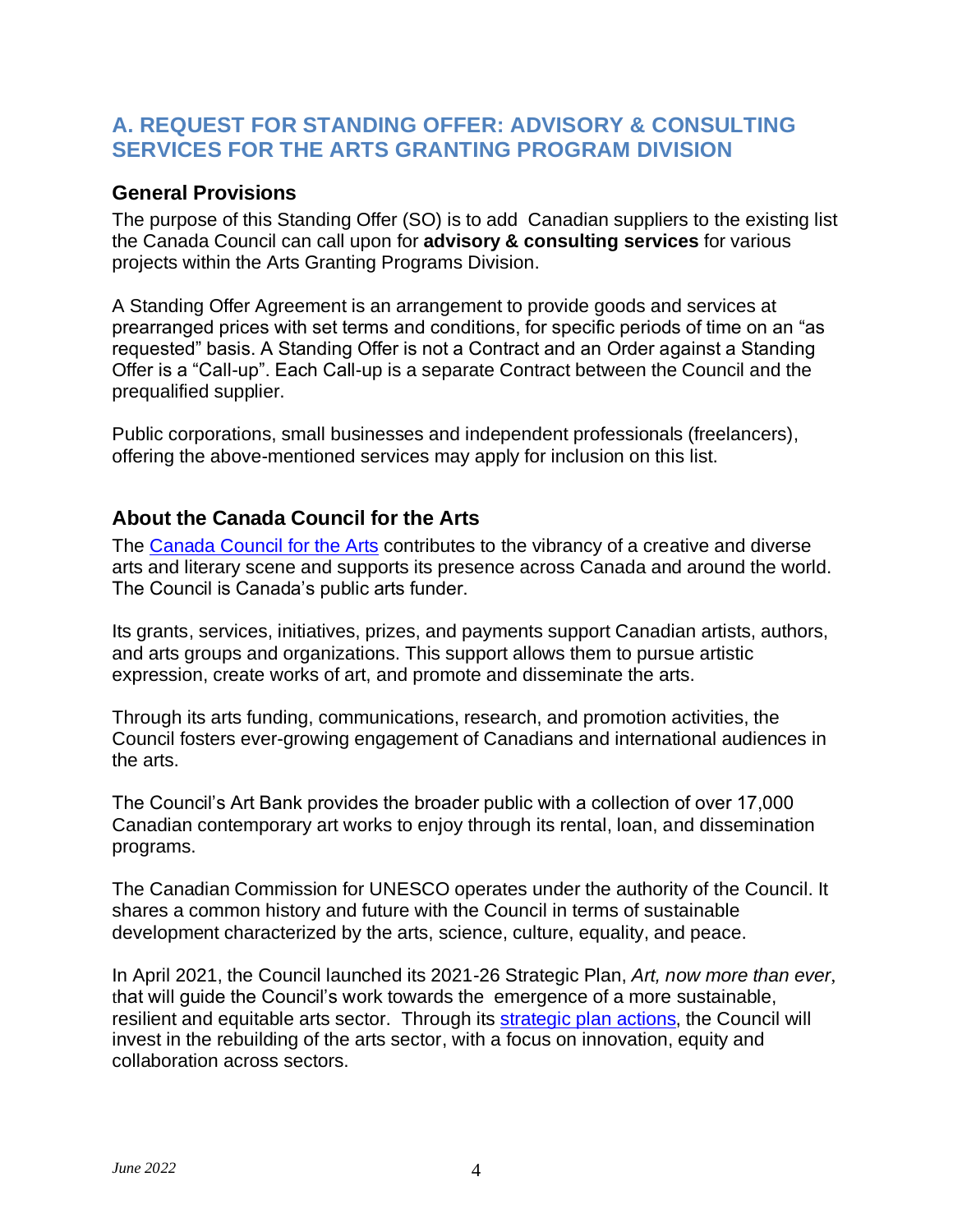### <span id="page-4-0"></span>**About the Arts Granting Program Division**

The Arts Granting Programs Division (AGP) delivers granting programs, strategic funds and initiatives to the professional arts community on behalf of Canadians. The Council's funding model includes six outcomes-based [granting programs](https://canadacouncil.ca/funding/grants) that strive to foster excellent, vibrant and diverse art that engages Canadians, enriches their communities and reaches markets around the world. In addition to its regular programs, the Council makes use of strategic, targeted funds that respond to specific opportunities or issues in the arts sector. Notably, with the Strategic Innovation Fund, the Council is investing \$200+ million over 5 years to build a more resilient, sustainable, inclusive and equitable arts sector. AGP also delivers the Council's [Public Lending Right \(PLR\) program](https://publiclendingright.ca/) which makes annual payments to creators whose works are held in Canadian public libraries.

In 2020-21, the Arts Granting Programs Division delivered roughly \$315M in grants to over 3,080 Canadian artists, 380 groups and 2,060 arts organizations. In addition to grants and contributions, AGP distributes payments to over 17,000 Canadian authors annually through the Public Lending Right (PLR) Program as compensation for free public access to their books in Canadian public libraries. Annually, AGP receives approximately 20,000 grant applications. AGP's front line general enquiries team receives roughly 26,000 inquiries annually.

The Arts Granting Programs Division is the Council's largest division and is responsible for overseeing the entire grant management process. This includes:

- Design of funding opportunities
- Development of granting content and documentation
- Management of granting client enquiries
- Management of contact registration and profile creation
- Processing of applications submitted through our online granting portal
- Assessment of granting applications
- Awarding of grants and contributions Issuing payments
- Managing grant conditions and reporting
- Supporting program evaluation

## <span id="page-4-1"></span>**B. INFORMATION FOR SUPPLIERS**

#### <span id="page-4-2"></span>**Submission of Proposals**

Suppliers must submit their proposals no later than **July 4th, 2022 at 5 p.m. (EST)**  (Ottawa local time) by email, mentioning the Standing Offer (SO) in the subject line.

Any questions regarding this SO shall be submitted in writing, via email, and the Council will respond accordingly. Deadline for submitting questions is **June 17th, 2022 at 5:00 p.m. EST** (Ottawa local time). To ensure that all firms receive equivalent information, the Council will post applicable clarification questions and responses on MERX and the Council's website [\(https://canadacouncil.ca/about/requests-for-proposals\)](https://canadacouncil.ca/about/requests-for-proposals).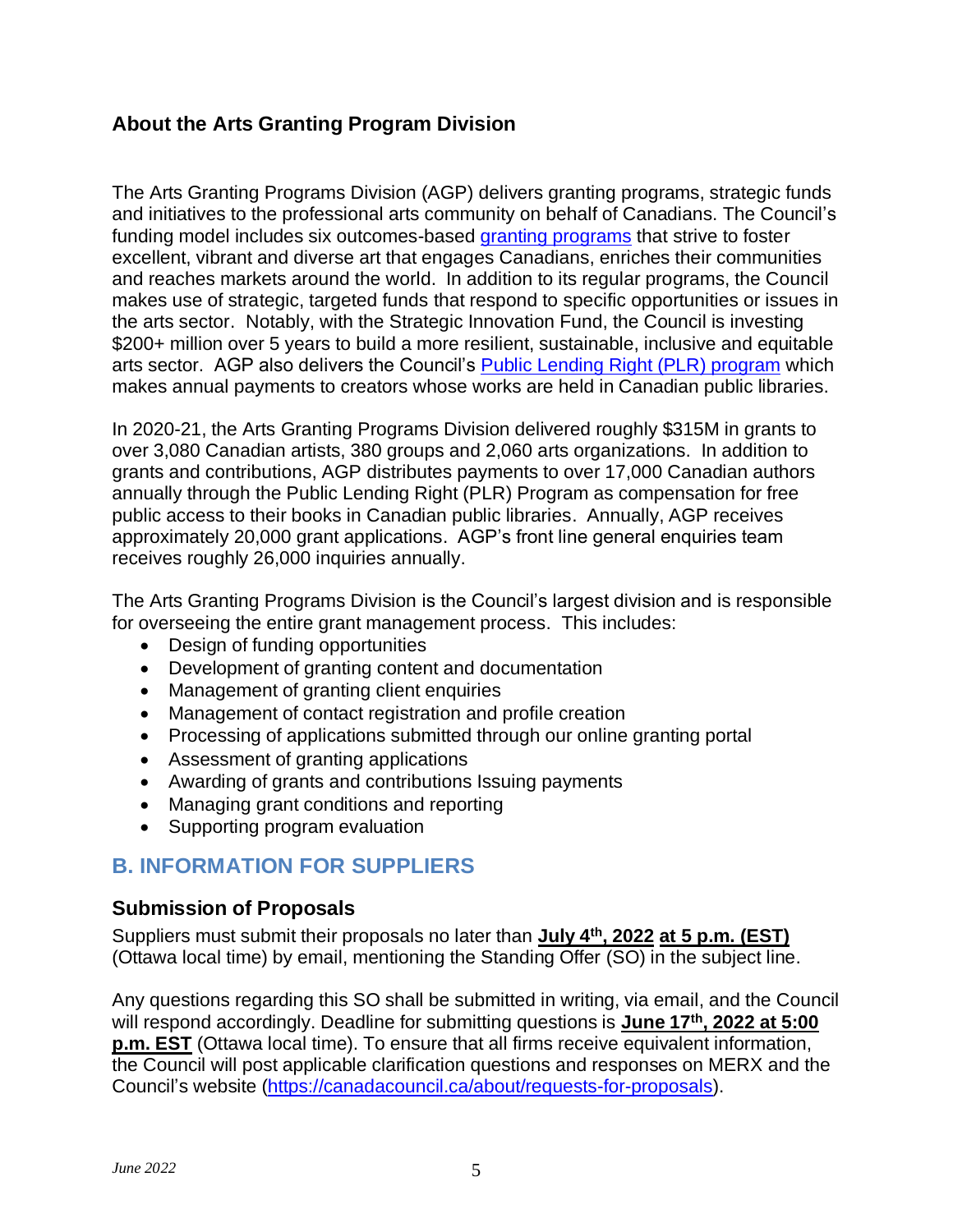The following schedule will be followed for this Standing Offer RFP:

| Publication of Standing Offer RFP                            | June 13th, 2022                         |
|--------------------------------------------------------------|-----------------------------------------|
| Deadline for questions regarding the Standing Offer RFP      | June 17th, 2022                         |
| Deadline to respond to questions regarding the Standing      |                                         |
| Offer RFP                                                    | June 23nd, 2022                         |
| Deadline for submissions                                     | July 4 <sup>th</sup> , 2022             |
| Additional information requests from short-listed Firm(s) if | July 13th, 2022                         |
| required                                                     |                                         |
| Contract negotiations                                        | July $25^{th}$ – Aug 10 <sup>th</sup> , |
|                                                              | 2022                                    |
| Start of contract                                            | August 15 <sup>th</sup> , 2022          |

#### **For any information and questions about the Standing Offer, please contact:**

Don Belanger Manager – Granting Program Operations – Special Projects Canada Council for the Arts [Donald.Belanger@canadacouncil.ca](mailto:Donald.Belanger@canadacouncil.ca)

### <span id="page-5-0"></span>**Form of Proposal**

To ensure that all proposals are uniformly evaluated, they shall be submitted in the format prescribed in **Appendix 1. Your proposal must be no longer than 30 pages and must include the information requested in Appendices 1, 2 and 3.**

All proposals must be signed by a duly authorized officer and include a statement that the supplier has examined and understood the SO and accepts the conditions contained therein.

The proposal must state that the supplier has the technical and financial and human resources to provide the services as identified in this SO, and within the timeframes specified in this proposal.

### <span id="page-5-1"></span>**Acceptance or Rejection of Proposals**

The Council reserves the right to reject any or all proposals or to accept any proposal at its discretion.

Proposals will not be read prior to the specified closing date and time. Any proposals received after the specified closing date will be discarded.

### <span id="page-5-2"></span>**Modification or Withdrawal of the Request for Proposals**

Suppliers may modify their proposal up to the closing date of the competition, as specified.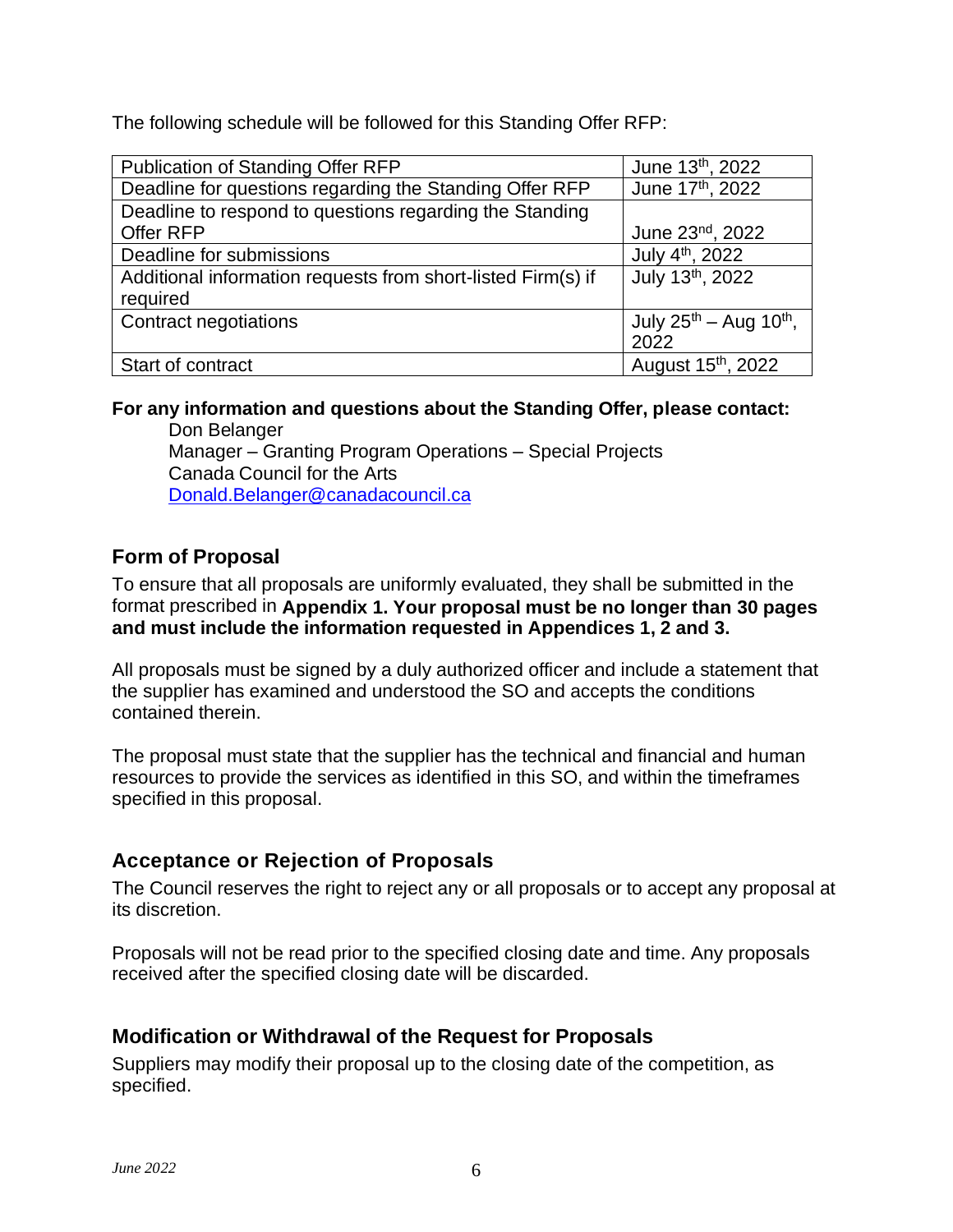Any correction or clarification relating to the request for proposals will be published in the form of an addendum and sent to all concerned suppliers. No interpretation, correction, clarification or modification to the request presented in any form other than an addendum shall engage the Council. Suppliers must acknowledge receipt of all addenda in their proposals.

#### <span id="page-6-0"></span>**Period of Validity of Proposal**

Proposals submitted must remain open for acceptance by the Council for a period of not less than sixty (60) days from the specified closing date.

#### <span id="page-6-1"></span>**Period Covered by the Standing Offer**

This Standing Offer will begin on August 15th, 2022 and end on March 31, 2025, with the option to renew for two additional two years.

#### **Ability to bid on future Request for Proposals**

Suppliers who are selected to enter into this SO with the Council will not be precluded from bidding on any other public Request for Proposals which the Council may issue during the duration of their contractual agreement with the Council.

#### <span id="page-6-2"></span>**Confidentiality and Council's Obligation**

All data and information provided to the supplier, including the SO shall remain the exclusive property of the Council. As such, all data and information shall be kept strictly confidential and shall not be disclosed to any third party or reused without the express written consent of the Council.

Furthermore, the copyright of analysis and reporting produced, including their corresponding data, texts, tables, charts and calculations shall be property of the Canada Council, and the supplier will have no right to reuse them.

The issuance of this SO and Council's receipt of any proposal shall not, in any manner, obligate Council to perform any act, incur any liabilities, or reimburse or compensate any supplier for preparation costs or other losses incurred in the preparation of their response to this SO. The Council shall have the right to use, for any purpose, any information submitted in connection with the SO unless it has been marked Confidential.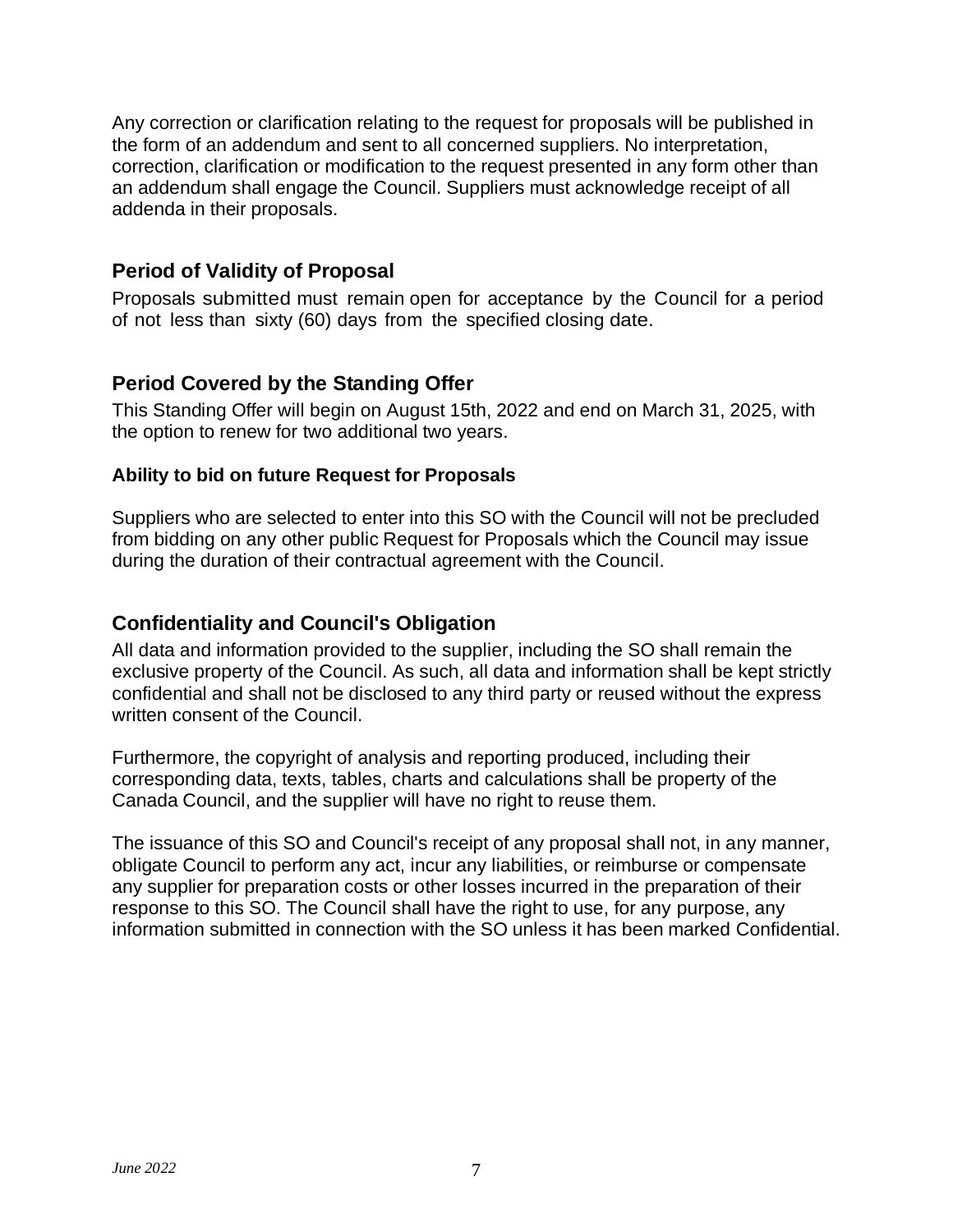## <span id="page-7-0"></span>**Evaluation of Proposals**

All proposals will be rated on the basis of a "points earned" matrix that will involve an analysis of the complete proposal including, but not limited to, such areas as:

- Pricing;
- Ability to provide highly personalized, responsive, efficient and practical services in both official languages;
- Ability to produce high quality, comprehensive, advisory, facilitation and consulting services related to business transformation;
- Ability to produce high quality and insightful critical analysis, with attention to issues of equity and inclusion;
- Existing Frameworks, Methodologies and Toolkits which can be leveraged during the delivery of advisory & consulting services
- References of Organizations where the Service Provider has provided these services in the public sector. We are only requesting a subset of past clients and do not require any specific names of individuals or their contact information.
- Experience in arts and cultural sector is an asset.

### <span id="page-7-1"></span>**Extent of the Obligations of the Canada Council for the Arts**

This invitation to submit a proposal as supplier and the Council's receipt of that submission in no way obliges the Council to offer work to a supplier, nor does it entitle the supplier to receive work from the Council.

The Council retains full decision-making authority regarding proposals that respond to the requirements laid out in the standing offer and regarding evidence demonstrating the respect of these requirements. As well, the Council reserves the right, at its sole discretion:

- to suspend the standing offer at any time;
- to negotiate with none of the suppliers who have submitted proposals;
- to ask, orally or in writing, for clarifications regarding any additional information concerning proposals judged to be adapted to its needs.

### <span id="page-7-2"></span>**Requests for Service or Requests Subsequent to the Standing Offer**

The Canada Council shall provide the supplier with the necessary data and information<sup>1</sup> (by email, USB key, and/or other data sharing tools), including the documentation and

<sup>&</sup>lt;sup>1</sup> All selected suppliers will be required to sign a contract in which both parties agree and recognize that all Intellectual Property Rights, including any software, documentation, drawings, data, information, database or product provided by the Canada Council, or created or produced by the Offeror, in performing the Services requested will be the exclusive property of the Canada Council. As such, all data and information shall be kept strictly confidential and shall not be disclosed to any third party or reused without the express written consent of the Council.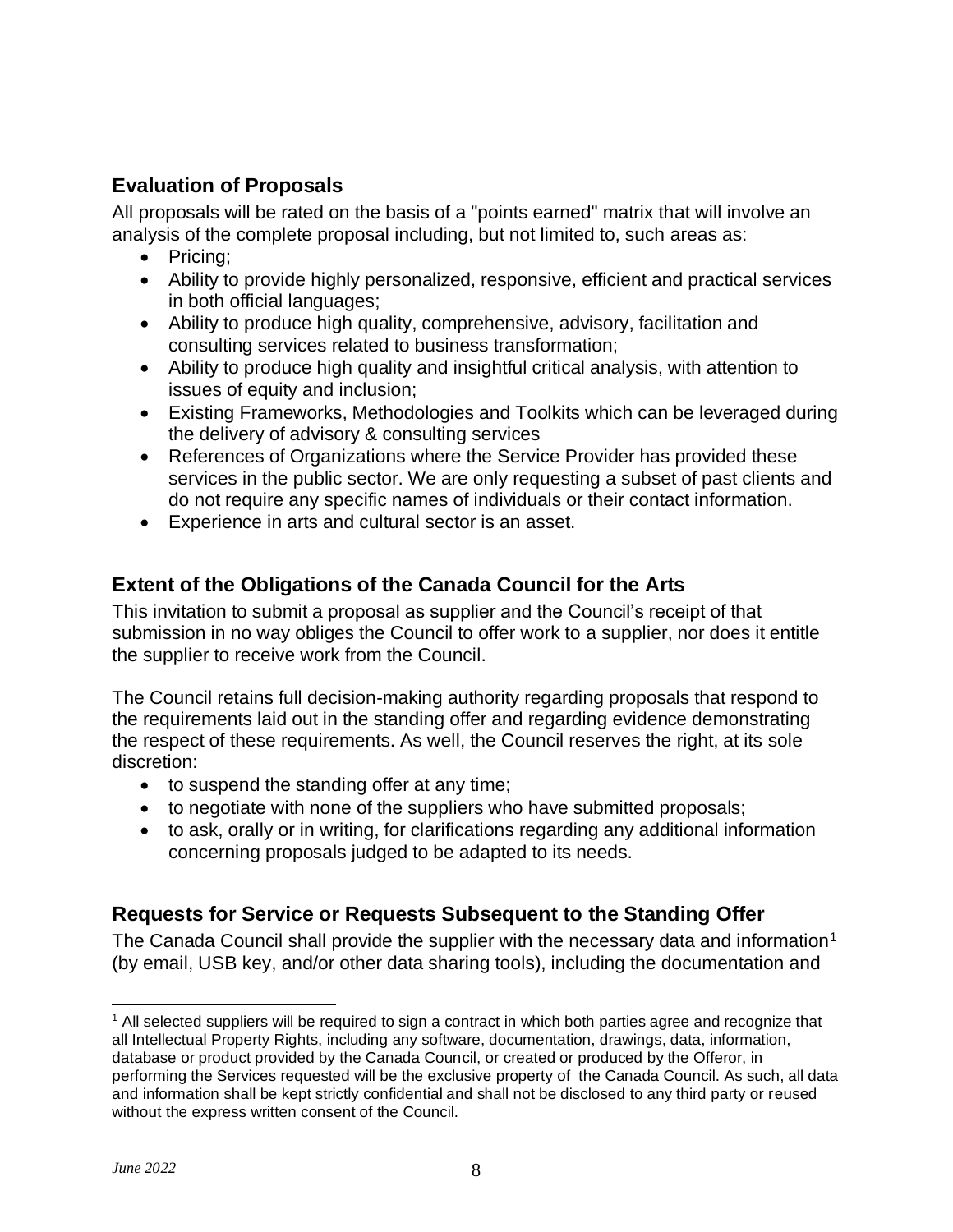information required for the work, delivery dates and a description of the work, to permit the supplier to determine whether it can accept and process the work requested within the deadlines specified by the Canada Council.

The characteristics of each project and expertise will be defined in coordination with the supplier for each request of service subsequent to this Standing Offer.

## <span id="page-8-0"></span>**C. REQUIREMENTS FOR PROFESSIONAL ADVISORY AND CONSULTING SERVICES**

## <span id="page-8-1"></span>1. GENERAL CONSIDERATIONS

### <span id="page-8-2"></span>**Quality of Work, Response Time and Respect for Deadlines**

It is expected that all suppliers offering advisory services and consulting services to the Canada Council will provide these services in a timely manner, with the highest possible level of accuracy and quality. To this end, suppliers are expected to verify the quality of their own work before delivering the finished product to the Canada Council. The Council may choose to refuse a deliverable or not pay for the delivered services if the work is considered to be poor quality (incomplete; unsubstantiated findings or methodological issues; numerous typographical, syntax, calculation or analytical errors; work that requires extensive revision by the Council).

Suppliers must provide quality assurance for their own work – **they must review their deliverables and reporting and all documents before submitting the completed work to the Canada Council.**

Requests for projects will be sent to suppliers by email and suppliers are expected to indicate interest by email for any request from the Council **within 5 working days following the request** (normal hours of work). Once a job is accepted, the supplier must respect the required deadline.

## <span id="page-8-3"></span>**Technical, Operational and Organizational Environment**

Suppliers must be able to share electronic documents in Microsoft Office (xls, csv, doc, ppt, etc.), or other software used during the development of each project, as requested by the Canada Council.

### <span id="page-8-4"></span>**Location of Work Site and Delivery**

Suppliers are expected to work from their own locations and communicate with the Canada Council by phone, video conference and/or by email. All completed work is to be delivered to the Canada Council in electronic format via email or electronic file transfer.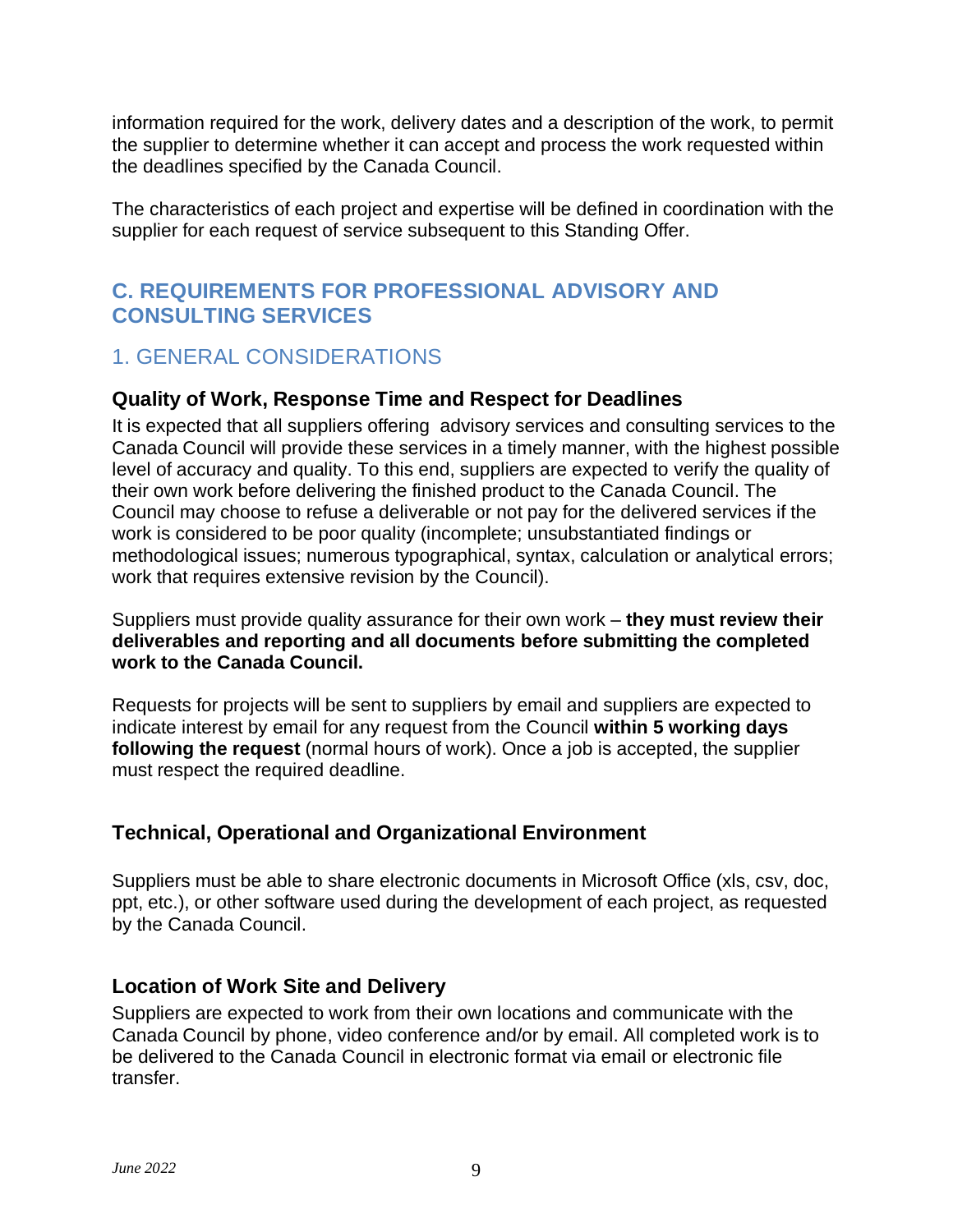#### <span id="page-9-0"></span>**Confidentiality**

The supplier must ensure the confidentiality of all data, files, and texts assigned to them.

#### <span id="page-9-1"></span>**Special Requirements**

The Canada Council will describe any special requirements of the work on the request for service. Suppliers must seek approval for any surcharges or additional costs (above and beyond those identified in the *Rates and Services Grid*) prior to commencing work on any such request. Suppliers must also notify AGP staff if they expect any delays or upsets due to the special requirements.

## <span id="page-9-2"></span>2. CONTEXT

The Arts Granting Programs (AGP) Division is seeking to engage suppliers to obtain advisory and consulting services that will support the transformation and optimization of its operations. As part of its Strategic Plan Actions, the Council has committed to accelerating and amplifying the Council's digital shift to improve our services. This digital shift includes the implementation of a new integrated Grant Management System and Customer Relationship Management System.

Alongside and aligned with this digital shift designed to replace legacy granting systems, AGP is embarking on a parallel process of business transformation to optimize and streamline its program delivery and equip the Council with greater flexibility in supporting the arts sector. Faced with an increased volume of client enquiries, applications, awarded grants and payments, AGP has experienced operational pressures that are not sustainable. As such, AGP is committed to two main action areas and related strategies that aim to improve its operations and services, and increase equity, efficiency, effectiveness, and experience:

- 1. Improve and standardize client care which will include:
	- o Design and introduction of a single window service model to centralize point of entry for client enquiries
	- o Potential evaluation of alternative business models to deliver on an optimized client care model
	- $\circ$  Omni-channel client experience, where clients decide what tools and channels makes sense for them
	- o Escalation process to low and high-touch support for those who require assistance
	- o Development of new no-touch, low-touch, and high-touch client supports
	- o Audit and remediation of accessibility and inclusion gaps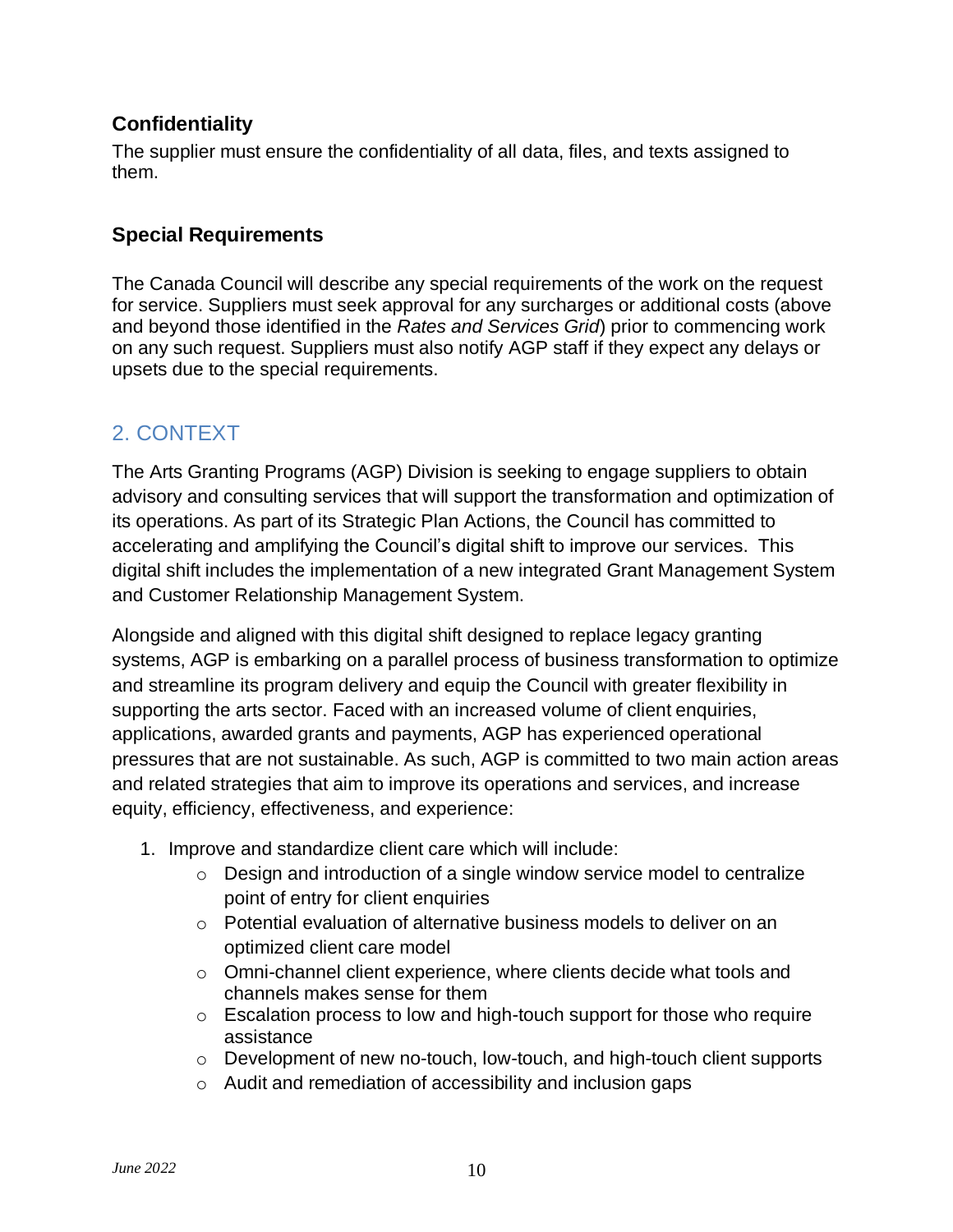- 2. Streamline and optimize grant management
	- o Development of service standards, KPIs and performance metrics
	- o End to end business process mapping
	- o Identification of potential for automation
	- o Redefining Staff competencies in granting delivery based on roles which may be shifted or adjusted
	- o Reengineered business processes with streamlined and standardized workflows, aligned with new technology implementation
	- $\circ$  Organizational review and design of optimal operating model

Change Management, for both internal and external stakeholders, will be fundamental and critical to AGP's ability to successfully implement and sustain these business transformation initiatives. The Council has an existing Change Methodology Framework and Toolkit which is designed for technology adaptation and supports the Council's digital shift. However, we are seeking support to leverage and adapt this framework in support of AGP's three-year plan for business transformation, which will impact both internal and external stakeholders. We are also seeking support for the development of change management skills at a management and leadership level. In anticipation of this three year transformation initiative, AGP will shortly begin to assess the potential impact to its current and future staffing requirements. Selected service providers should have a proven track record in leading and supporting the implementation of potential organizational changes, as well the required change for management as part of the delivery of their service offerings.

AGP wishes to partner with a small group of advisory and consulting service providers to support business transformation. AGP wants to engage with Service Providers who can deliver on specific projects and this procurement vehicle is not meant to be a Staff Augmentation Procurement Vehicle.

AGP is seeking service providers with a proven track record of delivering on a variety of consulting services, as further detailed in Section 3 of this RFP and in Appendix 2 in the Canadian public sector which we define as:

- Federal Departments & Agencies
- Federal Crown Corporations
- Provincial & Territorial Government Departments & Crown Corporations
- Municipal

With the exception of a high-level resume for the key Senior Executives which AGP will be interacting with on a regular basis during the course of this SO, we are not requesting specific names of individuals who may be involved in providing the required services, but we are requesting an approximate estimate of number of professionals with the requisite expertise in the various service line which is being proposed.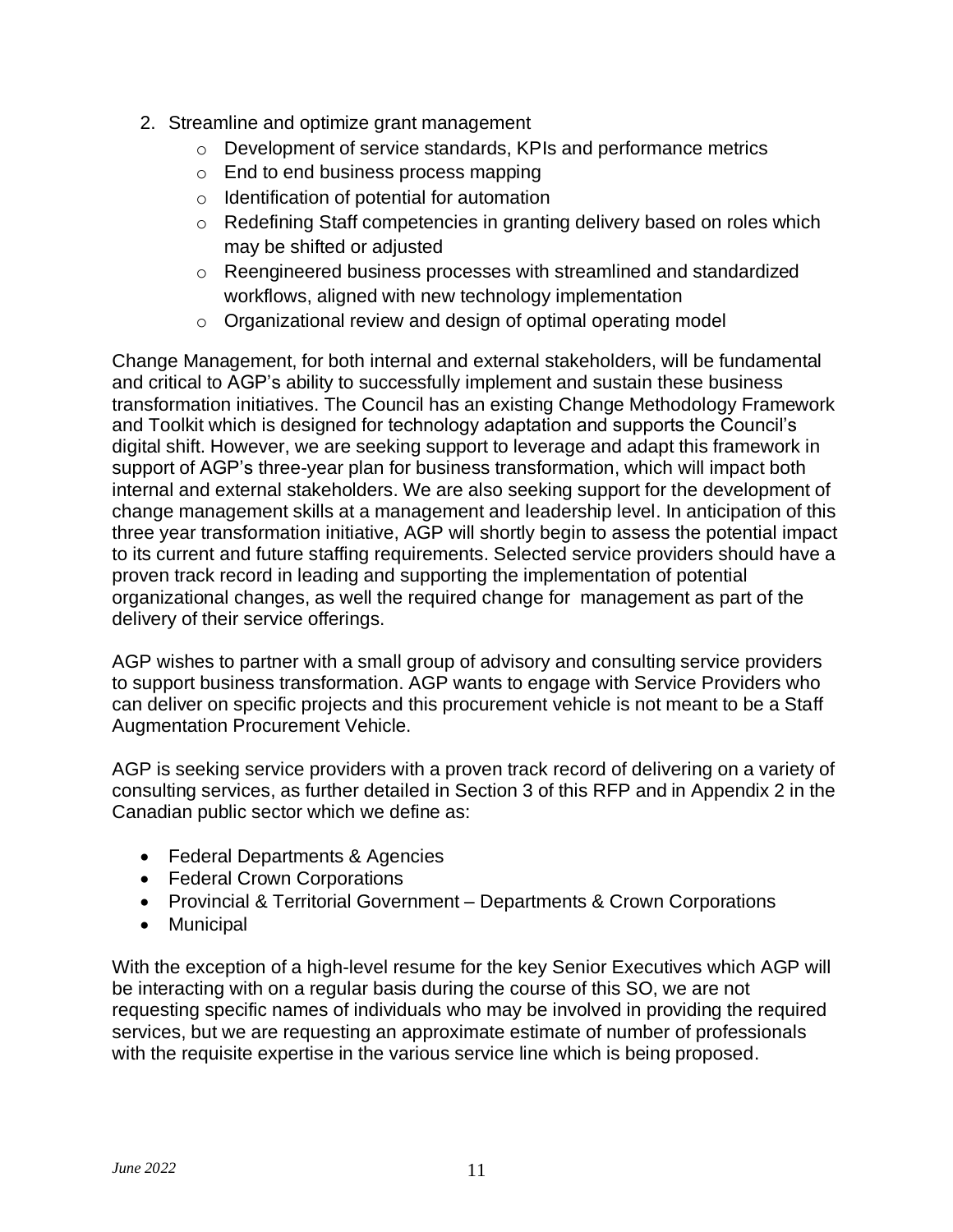# <span id="page-11-0"></span>3. SCOPE OF SERVICES

To support AGP's program of business transformation, we are seeking service providers who have a proven track record in providing advisory and consulting services in the areas listed below for Canadian Public Sector clients. Our required advisory services have been grouped into four categories. Our definitions are not meant to be exhaustive or prescriptive, and bidding organizations have the latitude to further expand their expertise in these areas when submitting their proposals.

- 1. Business Advisory and Project Management Services
	- o Strategic planning services to help AGP operations evolve in support of corporate priorities and strategic commitments
	- o Support for prioritization and mapping of initiatives
	- o Development of business objectives and KPIs for AGP Programs
	- o Methodologies, toolkits, templates to support program and project management
- 2. Business Process Reengineering Services
	- o Business mapping and process reengineering to improve and streamline our current granting processes
- 3. Human Capital and Change Management
	- o Change management support and training, taking both internal and external stakeholders into consideration
	- o Organizational design services to realign and redefine structure, roles and accountabilities required to support business objectives
- 4. Client Care Expertise and Contact Centre Design
	- o Expertise related to the design and operationalization of a single-window, multi-level service model with triage capabilities to support client enquiries
	- o Design and implementation of new no touch, low touch and high touch client supports
	- o Support for identification of resourcing needs, roles, and accountabilities for contact centre/client support team
	- $\circ$  Staff training aligned with best practices to ensure a positive client experience

Acknowledging that some certain providers may not have expertise in all areas, Council will be requesting that the selected service providers meet our stated requirements in a minimum of two of the four areas.

As previously referenced, AGP will be continuing to modernize its operations as part of its multi-year Digital Shift program which is well underway and has had a significant and positive impact on how we conduct our business. The most significant of these Digital Shift initiatives will be the implementation of a new Grant Management System and Customer Relationship Management System. A separate and distinct procurement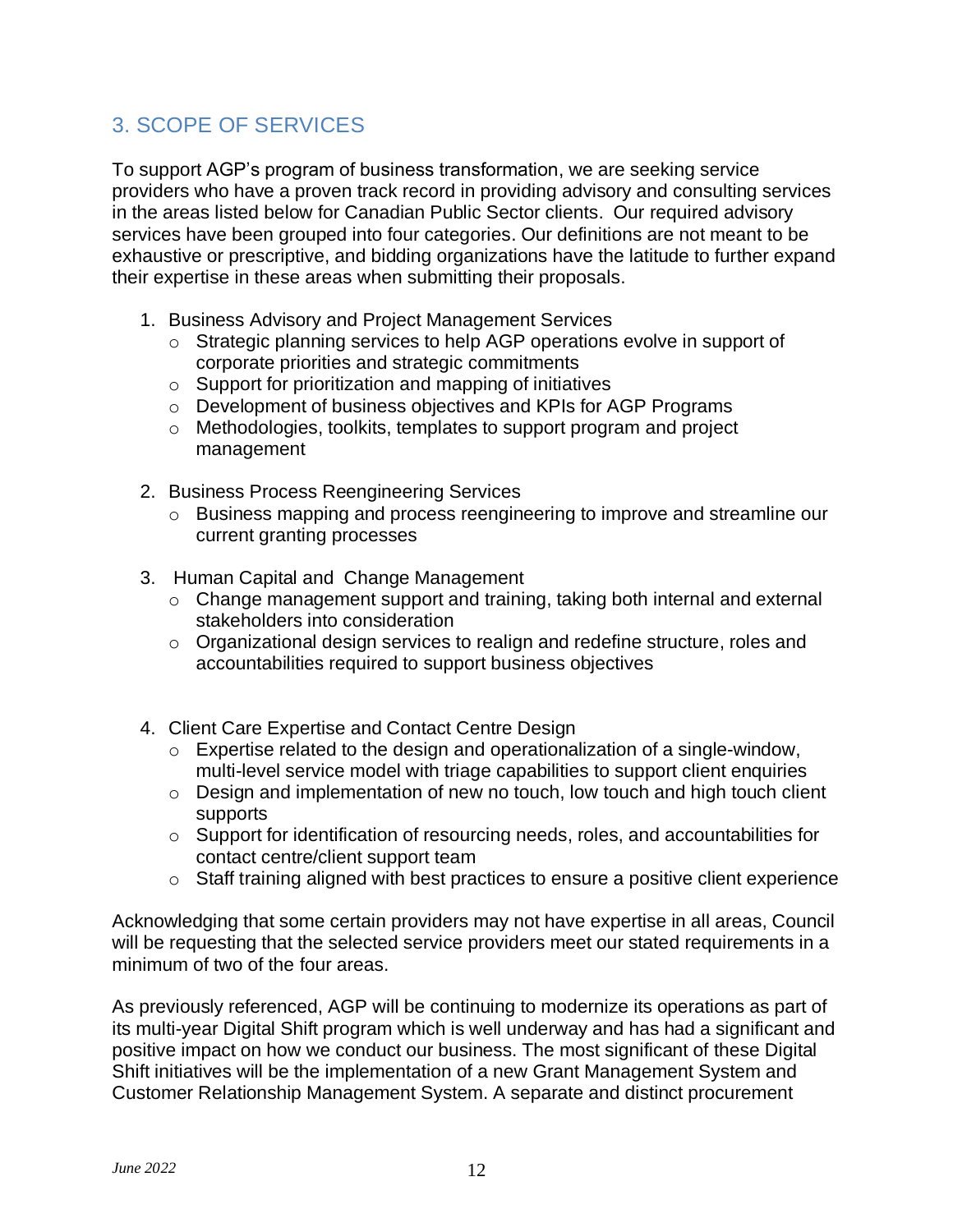process will be leveraged for the GMS/CRM project. However, it is possible that some of the required services in this standing offer to support business transformation in AGP may be utilized to inform or supplement work to be undertaken by the Council and their selected system integrator for the GMS/CRM project. Suppliers who are selected to enter into this SO with the Council will not be precluded from bidding on any other public Request for Proposals which the Council may issue during the duration of their contractual agreement with the Council.

# <span id="page-12-0"></span>4. ROLES AND RESPONSIBILITIES

## <span id="page-12-1"></span>**AGP**

AGP will ensure that appropriate subject matter experts from within the Council are available to the supplier(s) to discuss and provide content material, as well as facilitate cooperation with other Council staff, representatives or stakeholders, as required. If required, the AGP will also provide the supplier(s) with access to on-site Council facilities and/or workspace, subject to prior written authorization.

### <span id="page-12-2"></span>**The Supplier(s)**

The supplier(s) will be responsible for fulfilling the deliverables specified within each individual Project Authorization, providing AGP with regular reports on progress, respecting agreed deadlines and budget, and delivering work that is methodologically sound, of high quality and in conformance with professional standards.

#### <span id="page-12-3"></span>**Meetings**

The supplier(s) will be expected to meet in person or be available for virtual meetings, with Council representatives and other stakeholders, at the beginning of each Project Authorization. The supplier(s) will be expected to attend meetings in person or participate through virtual meetings at key milestones of the project which would involve providing written project status updates, tabling and discussion of draft deliverables and recommendations. The Council's workforce is currently working remotely, but expects to transition to a hybrid model by the end of 2022.

### <span id="page-12-4"></span>**Deliverables & Schedules**

Specific deliverables will be detailed in each individual Project Authorization and may include: reports, presentations, surveys, related working papers, assignment planning memoranda, and other related services.

All graphs, tables, charts and infographics must be produced by the supplier(s) in English and formatted for accessibility for the final version of the report. Translation of the text body of the final report will be performed by the Council. All data ready for publication as Open Data must be provided in English and French, in XLS or CSV format.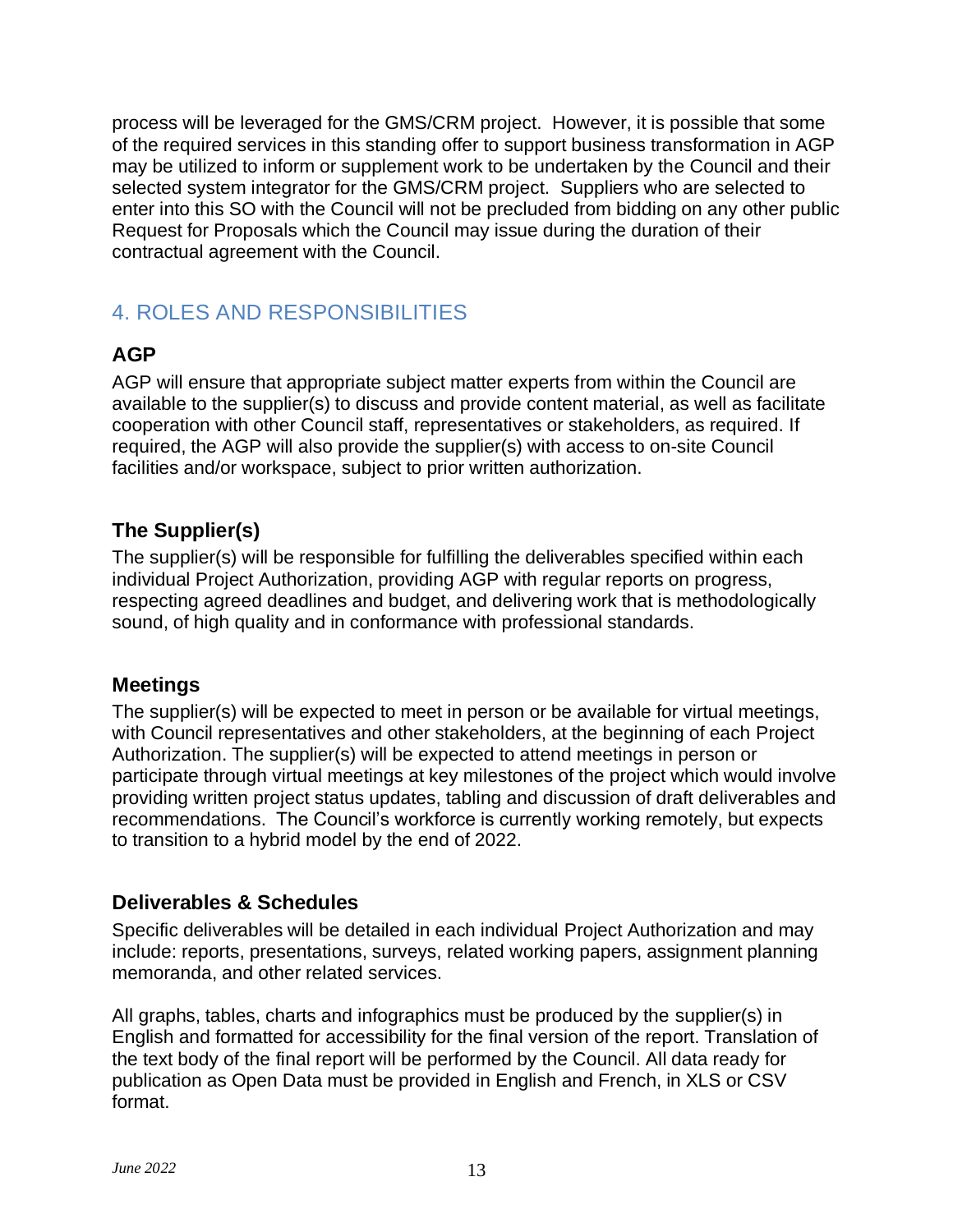All sensitive data collected on behalf of the Council, that has been identified as Protected B (personal information), must be stored in a computing facility located within the geographic boundaries of Canada. Service providers must ensure the storage of data is within boundaries of Canada. When the data physically resides in Canada, it is subject to the protections afforded by Canadian privacy laws and the Council will be better situated to take prompt action, for example, in the event that access to data is compromised. Keeping data resident in Canada is also important for safeguarding sensitive information.

The supplier(s) should demonstrate that they have the capacity for privacy and security procedures that are monitored and enforced. Also, the supplier(s) should have mandatory and ongoing privacy, confidentiality and security training for all individuals and/or team members including those at external collaborating or subcontracting sites.

The Council standards shall be respected when conducting data collection on behalf of the Council, in addition to relevant laws, regulations and policies, including the European Union standards related to privacy and access to information.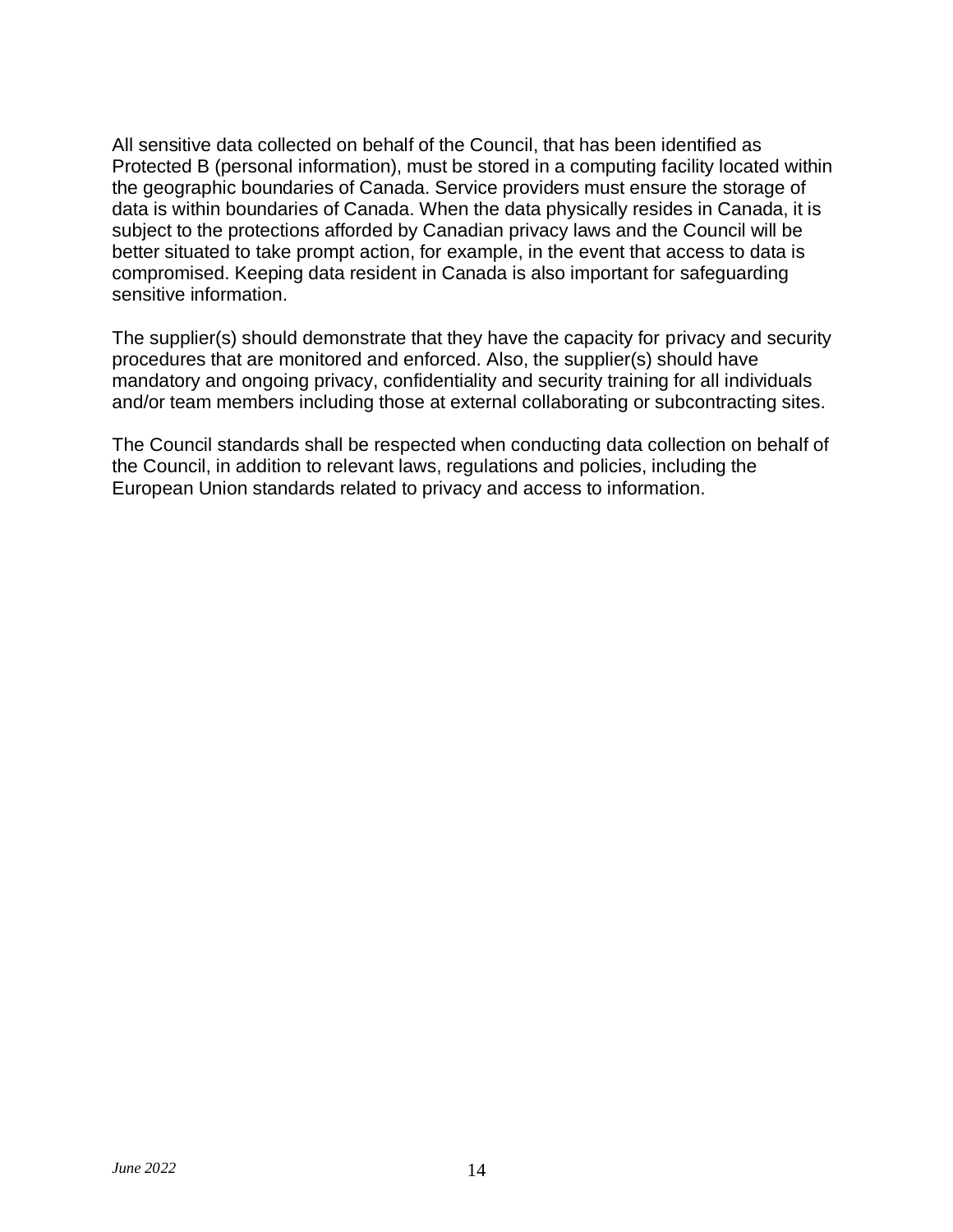# **APPENDIX 1**

### **Proposal Format**

## <span id="page-14-1"></span><span id="page-14-0"></span>**Part A: Summary of Proposal (maximum 3 pages)**

### <span id="page-14-2"></span>**Part B: Service Provider Information (maximum 20 pages)**

The following information must be provided with the supplier's application to be considered for inclusion in the Canada Council list of pre-qualified Canadian suppliers:

- a) Information about the supplier's business status: nature of the business (e.g., incorporated, partnership, self-employed), business number and GST number, if applicable;
- b) Contact information (including web site and email addresses);
- c) Years of experience and/or date of incorporation;
- d) Commitment and examples of providing advisory services in the Public Sector, both in Canada and internationally
- e) List of relevant similar projects, as well as references or testimonials from past or current projects;
- f) Capacity to provide services in both of Canada's Official Languages;
- g) Existing Methodologies & Toolkits which can be leveraged during delivery of advisory or consulting services
- h) Service Provider's commitment to promoting and supporting Equity, Diversity and Indigenous communities

A description (500 words), of the supplier's approach to diversity and inclusion and their commitment to reflecting the diversity of their community within their team, including gender diversity, representation of Indigenous Peoples, Black and racialized people, people who are Deaf or have disabilities, and official language minority communities.

Provide details about:

- What strategies (e.g., corporate policies, programs, etc.) do you have in place to ensure the reflection of the diversity of your community within your team? How long have these been in place?
- How have these been communicated and implemented?
	- Have any outcomes or targets related to equity and inclusion been set and if yes, have you achieved these targets?
	- What other successes have you had in ensuring the reflection of the diversity of your community?

*Note: organizational applicants/bidders should not disclose personal information for their employees in their response.*

- i) Quality assurance statement: The supplier must provide a description of how it ensures the quality and accuracy of its work;
- j) Service Offerings for Considerations
- k) Proposed Service Offerings (Appendix 2) duly completed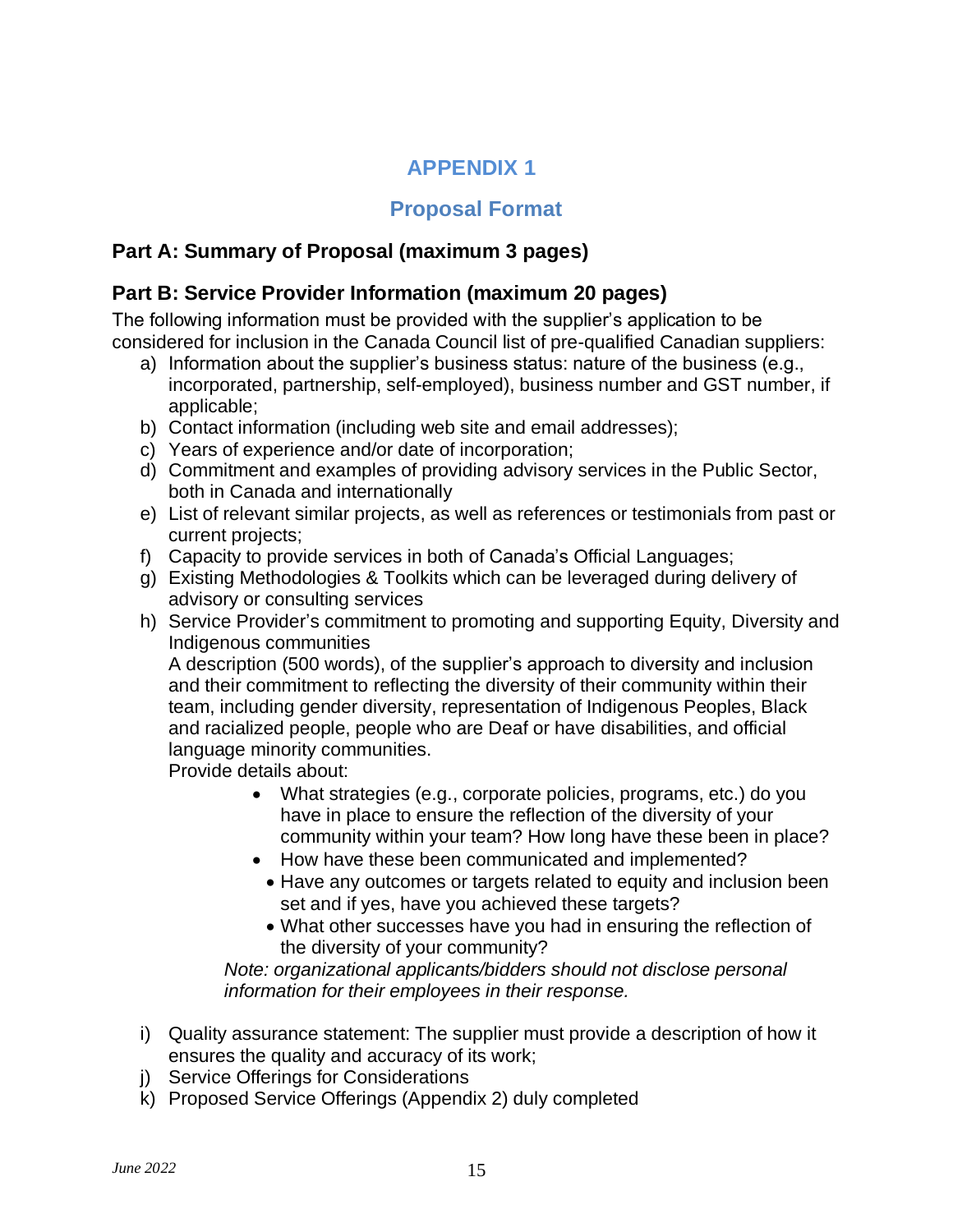l) The *Rates and Services Grid* (see Appendix 3) duly completed.

## <span id="page-15-0"></span>**Part C: Suitability of the Service Provider (maximum 3 pages)**

In this section, the supplier should explain the reasons for which it feels it is best suited to respond to AGP's transformational initiatives in areas that are suited to your expertise and interest.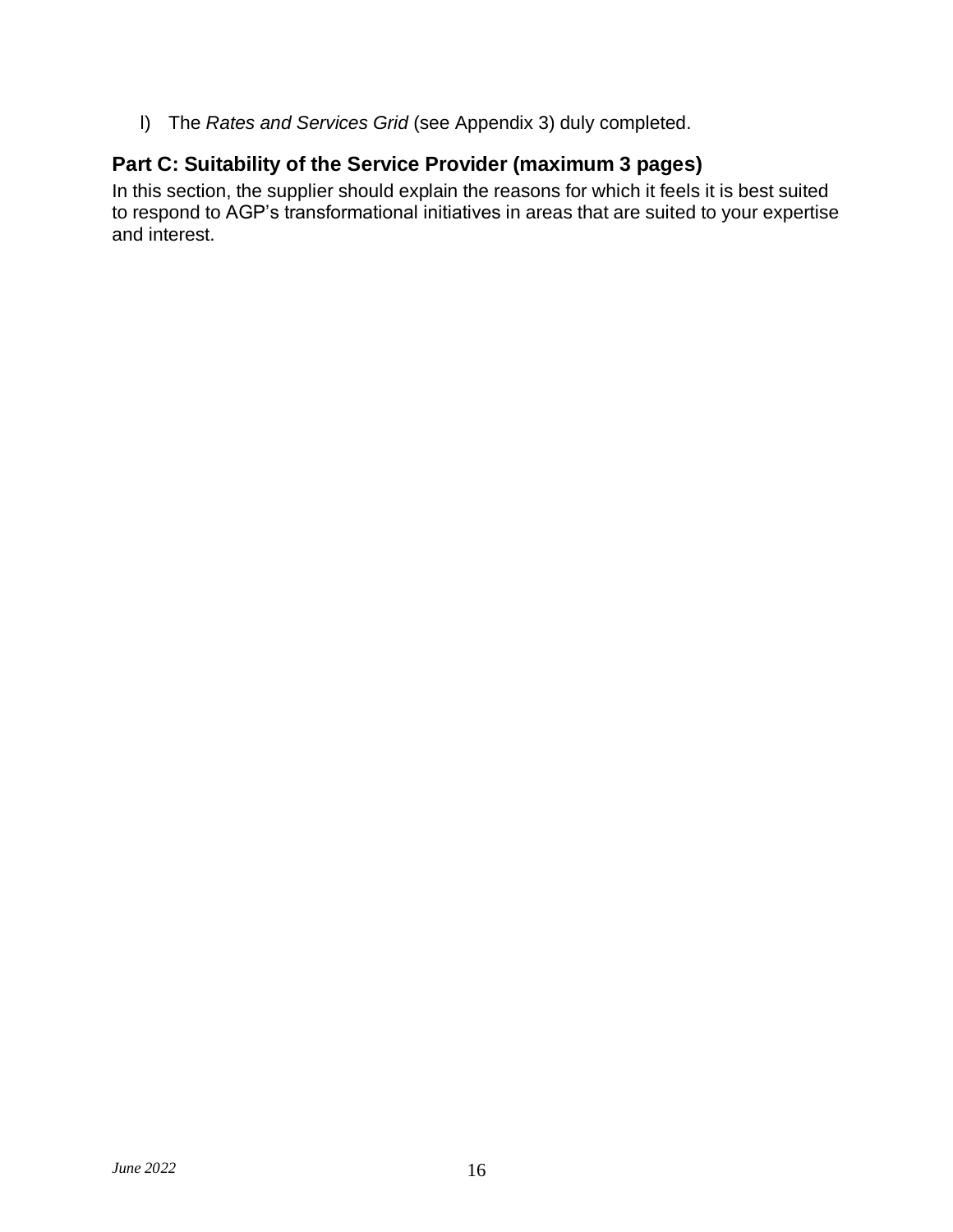## **APPENDIX 2**

# **Proposed Service Offerings**

<span id="page-16-0"></span>Note: A supplier does not have to respond to all 4 Requested Professional Service Categories but a minimum of 2is required for an Organization to be considered as a potential candidate for this SO

| <b>Service Offering</b><br>(Minimum of 2 to be eligible for<br>consideration) | <b>Business Advisory &amp; Program</b><br><b>Management Services</b> | <b>Business Process</b><br><b>Reengineering</b><br><b>Services</b> | <b>Human Capital &amp; Change</b><br><b>Management</b> | <b>Client Care Expertise</b><br>and Contact Centre<br><b>Design</b> |
|-------------------------------------------------------------------------------|----------------------------------------------------------------------|--------------------------------------------------------------------|--------------------------------------------------------|---------------------------------------------------------------------|
| Able to Required Services (Y/N)                                               |                                                                      |                                                                    |                                                        |                                                                     |
| Supporting Framework &<br>Methodologies                                       |                                                                      |                                                                    |                                                        |                                                                     |
| Approximate Number of<br>Professionals in this Service Line                   |                                                                      |                                                                    |                                                        |                                                                     |
| Canadian Public Sector<br>Reference #1                                        |                                                                      |                                                                    |                                                        |                                                                     |
| Canadian Public Sector Reference<br>#2                                        |                                                                      |                                                                    |                                                        |                                                                     |
| Public Sector Reference #3                                                    |                                                                      |                                                                    |                                                        |                                                                     |
| Public Sector Reference #4                                                    |                                                                      |                                                                    |                                                        |                                                                     |